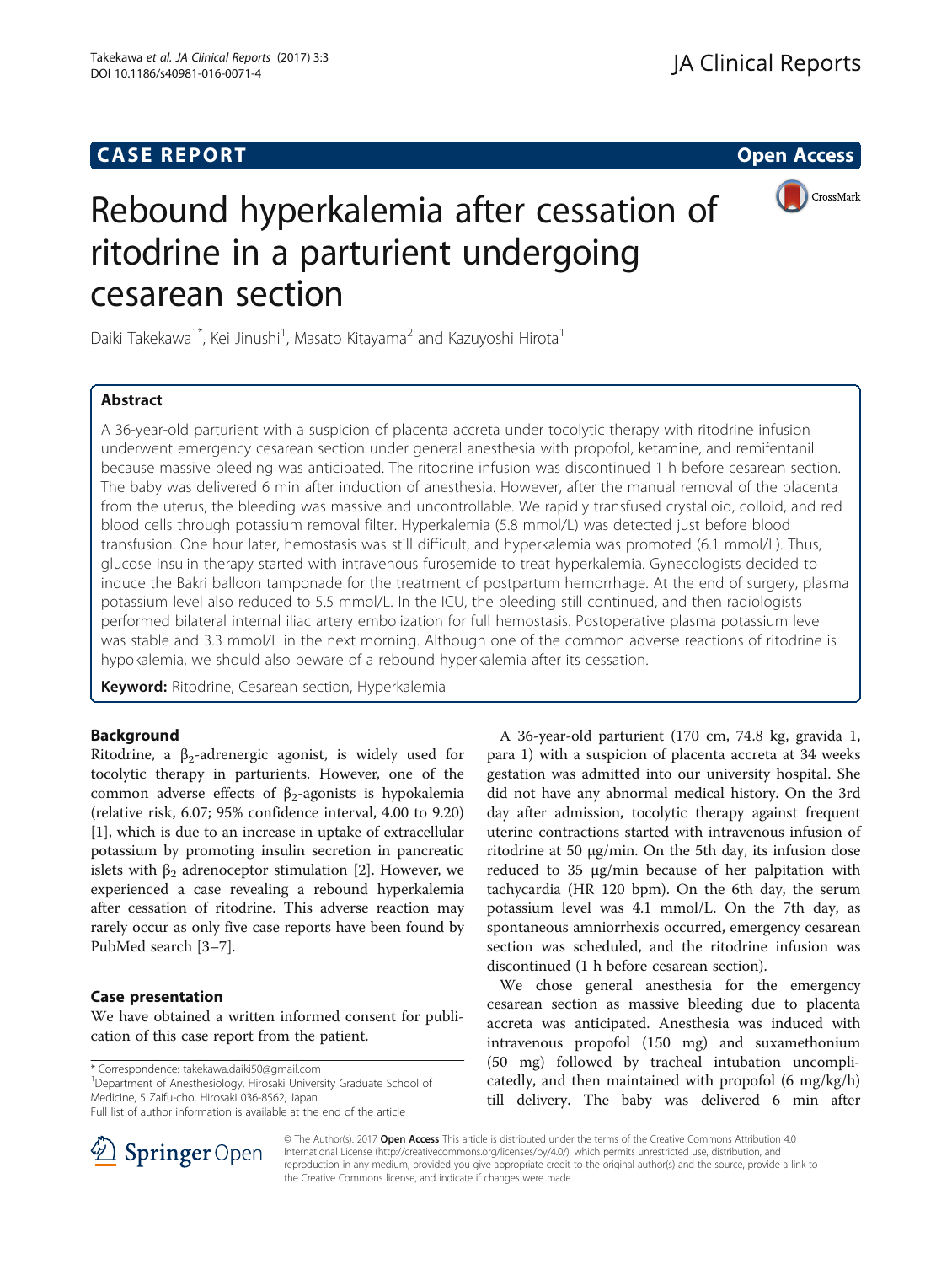induction of anesthesia. Then, fentanyl and ketamine were additionally given to deepen anesthesia. Rocuronium was also given to maintain muscle relaxation. After the manual removal of the placenta from the uterus, the bleeding was massive and uncontrollable (2200 g in about 20 min). We rapidly transfused colloidal solution against hypotension (63/35 mmHg), and blood pressure increased to 90/50 mmHg within 10 min. We also established an arterial line to left radial artery to maintain blood pressure. Arterial blood gas analyses revealed hyperkalemia (5.8 mmol/L), anemia (Hb 5.0 g/dL), and mild metabolic acidosis (pH 7.33, base excess (BE) −4.5 mEq/L, lactate 1.7 mmol/L). We started blood transfusion with potassium removal filter (potassium adsorption filter (KPF-4), Kawasumi, Tokyo). One hour later, hemostasis was still difficult, and the biochemical date showed further hyperkalemia (6.1 mmol/L) without any electrocardiographic changes and development of metabolic acidosis (pH 7.33, BE –5.2 mEq/L, lactate 1.0 mmol/L). To treat hyperkalemia, glucose insulin therapy started with intravenous furosemide (10 mg). Because of insufficient hemostasis, gynecologists decided to induce the Bakri balloon tamponade for the treatment of postpartum hemorrhage. At the induction of the Bakri balloon, the hematological data were improved (Hb 6.1 g/dL). In addition, plasma potassium level also reduced to 5.5 mmol/L. Thus, the operation was terminated (1 h 54 min) with a total blood loss of 4000 g and urine output of 400 mL. Crystalloid (800 mL), colloid (HES 130/0.4) (1500 mL), 5% albumin (500 mL), and packed red blood cell (6 units) were totally transfused during operation. She postoperatively moved to the intensive care unit under propofol sedation with tracheal intubation. The trachea was extubated after confirming stable hemodynamics and oxygenation. However, as the bleeding still continued, radiologists finally performed bilateral internal iliac artery embolization for full hemostasis. The postoperative course was uneventful and plasma potassium level was 3.3 mmol/L in the next morning. She was discharged from the hospital on foot without any sequelas on the 13th postoperative day.

### Discussion

Ritodrine is a  $\beta_2$ -mimetic and commonly used for management of preterm labor. The common side effect of ritodrine is hypokalemia as  $β_2$ -adrenoceptor stimulation in pancreatic islets by ritodrine promotes insulin secretion to increase uptake of extracellular potassium [\[2](#page-2-0)]. However, in the present case, hyperkalemia occurred 1 h after cessation of ritodrine. Vanishing  $β<sub>2</sub>$ -stimulation following cessation of ritodrine conversely increases efflux of potassium from the cells to increase plasma potassium levels. Indeed, there are several similar case reports revealing hyperkalemia following cessation of ritodrine

in parturients [[3](#page-2-0)–[7](#page-2-0)]. In addition, in the present case, surgical stress with massive bleeding could reduce insulin secretion and induce insulin resistance by increases in catecholamine and cortisol release. As a result, efflux of potassium from the cell was promoted to enhance hyperkalemia.

In the present case, hyperkalemia became rapidly apparent even 1 h after cessation of ritodrine infusion. It has been reported that plasma ritodrine concentration rapidly declines following termination of its infusion with a distribution half-time of  $5.9 \pm 6.0$  min and a disposition half-time of  $156 \pm 51$  min [[8\]](#page-2-0). Thus, we have to monitor plasma potassium levels around 3 h after cessation of ritodrine. Indeed, Kotani and colleagues [\[5](#page-2-0)] reported that maximal hyperkalemia was observed 90– 150 min after its cessation in six patients.

Unexpected hyperkalemia following intravenous suxamethonium has also been reported in parturients treated with magnesium and ritodrine under prolonged immobilization [[6\]](#page-2-0). As suxamethonium was used to facilitate tracheal intubation in the present case, it might reinforce ritodrine-induced rebound hyperkalemia. Although plasma potassium levels may increase up to 1.0 mmol/L within 2–5 min following intravenous suxamethonium and the level quickly returns to a baseline value in healthy persons [\[9](#page-2-0)], hyperkalemia was detected even 1 h after iv suxamethonium. Therefore, iv suxamethonium may not be the main cause of hyperkalemia in the present case.

The following causes of perioperative hyperkalemia should also be considered: rhabdomyolysis from malpositioning, tissue ischemia, metabolic and respiratory acidosis, and blood transfusion [[9\]](#page-2-0). In the present case, as positioning was carefully done to avoid peripheral nerve injury, rhabdomyolysis could be excluded from the cause. Although the lowest blood pressure was 63/ 35 mmHg, blood pressure increased to 90/50 mmHg by rapid blood and colloid transfusion. In addition, intraoperative plasma lactate level was also within normal (<2 mmol/L) during surgery. Thus, tissue ischemia could also be excluded. As arterial blood gas analysis revealed mild metabolic acidosis (BE,  $-4.5$  and  $-5.2$  mEq/L), it might cause an increase in plasma potassium level. However, a parturient generally show low arterial  $CO<sub>2</sub>$ with a parallel reduction in plasma  $HCO<sub>3</sub><sup>-</sup>$  because of hyperventilation induced by effects of progesterone on the respiratory center [\[10](#page-2-0)]. Particularly in labor, BE and HCO<sub>3</sub> decrease to -4.8 and 20.3 mEq/L [[10\]](#page-2-0). Therefore, slight low BE in the present case would be acceptable and would not cause hyperkalemia.

## Conclusions

In summary, we experienced a case of rebound hyperkalemia after cessation of ritodrine in a parturient